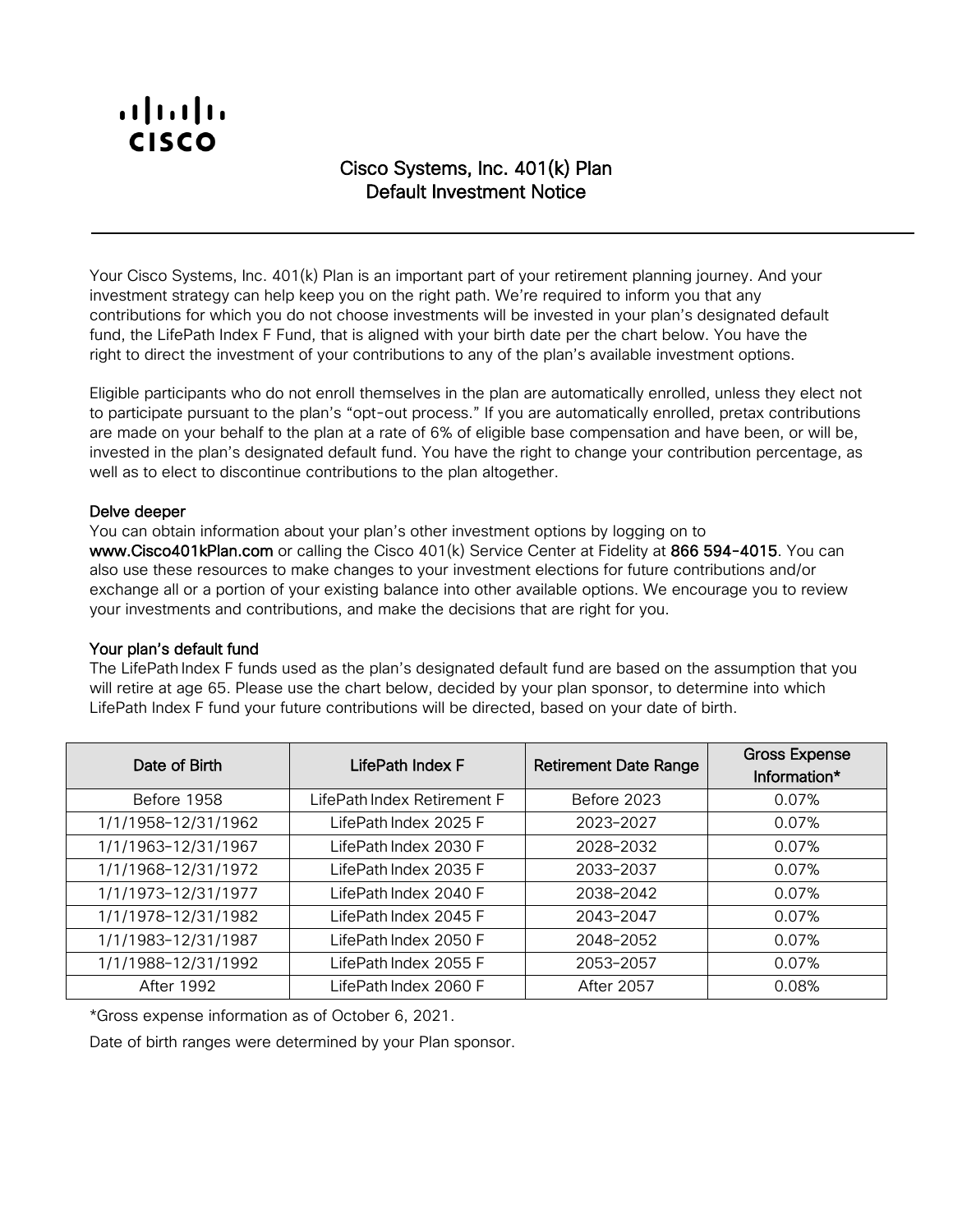## Default fund descriptions

## LifePath Index 2025, 2030, 2035, 2040, 2045, 2050, 2055, 2060 and Retirement F

Objective: The Fund provides long-term investors with an asset allocation strategy designed to maximize assets for retirement, or for other purposes, consistent with the risk that investors, on average, may be willing to accept given their investment time horizon.

Strategy: The Fund is a collective investment trust maintained and managed by BlackRock Institutional Trust Company, N.A. ("BTC"). The Fund shall be invested and reinvested in equity securities, international equity securities, debt securities, international debt securities, securities of publicly traded real estate companies, and/or cash equivalents allocated with the objective of providing maximum total return consistent with the quantitatively measured risk investors, on average, at various stages in their employment cycle, may be willing to accept in an effort to maximize assets available during the period chosen for retirement. The Fund's fixed income investments may include investment grade and non-investment grade securities and other obligations. In addition to, or in lieu of, investing the assets listed above, BTC may engage in structured transactions in these asset classes, as well as over-the-counter forward contracts, swaps and options.

When deemed appropriate by BTC, BTC may invest a portion of the Fund in futures contracts, for the purpose of acting as a temporary substitute for investment in securities and/or to gain exposure to commodities. The difference between the normal and current securities holdings for the Fund varies over time and is based on the factors analyzed by the asset allocation model used by BTC to manage the Fund. The normal asset allocations will gradually change over the investment horizon of the Fund to become more heavily oriented toward debt and debt-like securities. As time passes, the Fund is managed more conservatively in terms of its allocation to equity securities and markets, on the premise that individuals investing for retirement desire to reduce investment risk in their retirement accounts as their retirement date approaches.

BTC employs a proprietary investment model that analyzes securities market data, including risk, correlation and expected return statistics, to recommend the portfolio allocation among the asset classes.

Rather than choosing specific securities within each asset class, BTC selects among indices representing segments of the global equity and debt markets and invests in securities that compromise the chosen index.

The Fund generally invests in a chosen index through a series of collective investment trusts managed and trusteed by BTC, each such fund representing one of the indices.

In the event of a conflict between this summary description of the Fund's investment objective and principal investment strategies and the Trust Document under which the Fund was established, the Trust Document will govern. For more information related to the Fund, please see the Fund's Trust Document, Profile and most recent audited financial statements.

Risk: Any of the principal risks summarized below may adversely affect the Fund's net asset value, performance, and ability to meet its investment objective. An investment in the Fund is not a bank deposit, is not guaranteed by BlackRock, Inc. or any of its affiliates, and is not insured by the Federal Deposit Insurance Corporation or any other agency of the U.S. government.

*Underlying Fund Risk*. The investment objective and strategies of a collective investment trust in which the Fund invests ('Underlying Fund') may differ from the Fund, and there is no assurance that an Underlying Fund will achieve its objective.

*Active Strategy Risk*. Active strategies could result in the Fund's underperforming other funds with similar investment objectives and strategies.

*Equity Securities Risk*. Equity securities are subject to changes in value that may be more volatile than other asset classes.

*Fixed Income Securities Risk*. The Fund is subject to the risk that debt issuers may not honor their obligations. An increase in interest rates may cause the value of fixed-income securities held by the Fund to decline. The Fund's income may decline when interest rates fall. This decline can occur because the Fund must invest in lower-yielding bonds as bonds in its portfolio mature or the Fund needs to purchase additional bonds.